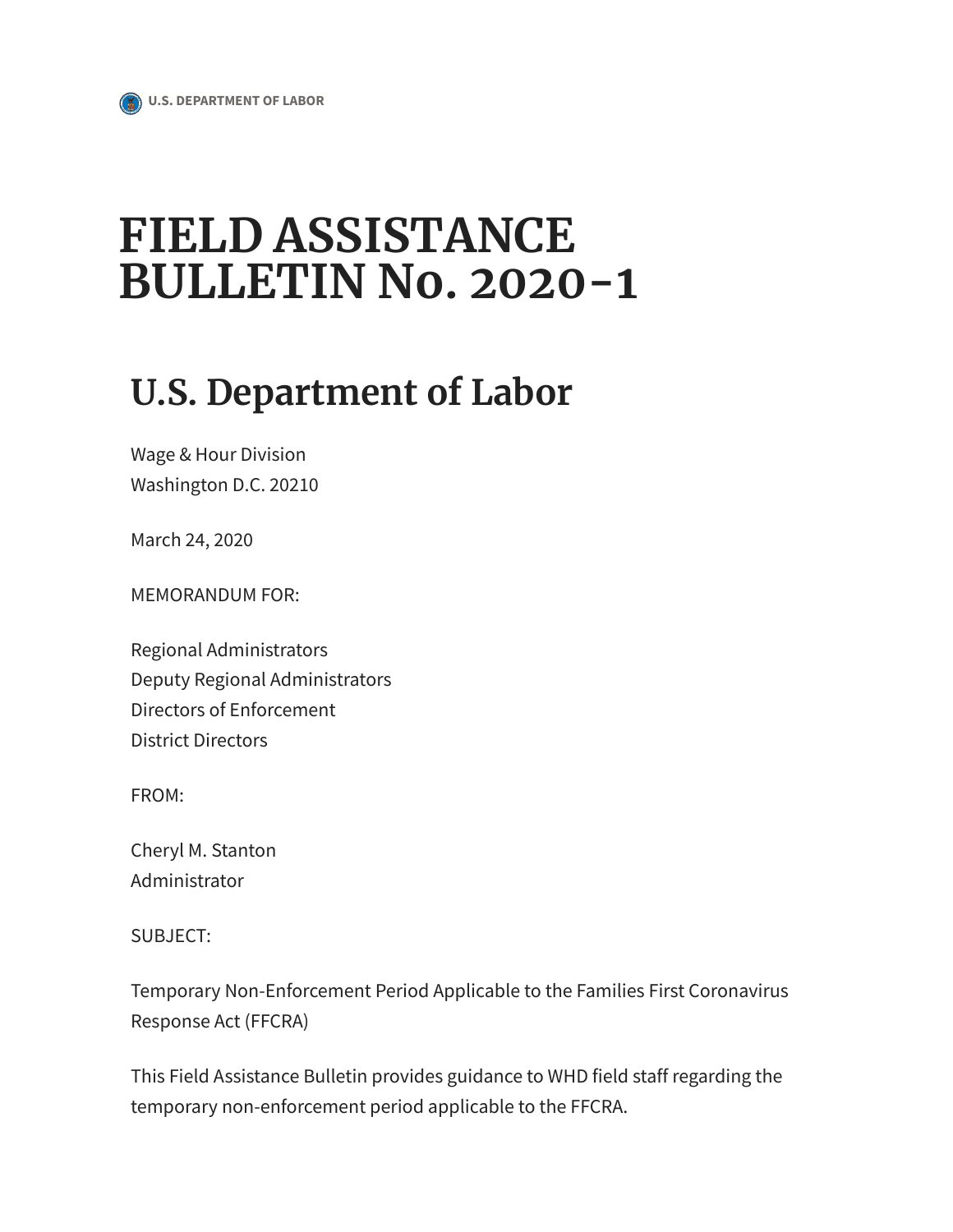## Background

President Donald J. Trump signed the FFCRA on March 18, 2020. The FFCRA is designed to help both employees and their employers by providing, for private employers, paid sick and family leave that is dollar-for-dollar reimbursed through a refundable tax credit.[1] To enable public and private employers who are covered by the Act to come into compliance with the new statute, WHD will observe a temporary period of non-enforcement of the FFCRA for the period of March 18 through April 17, 2020.

### Enforcement Guidance

The Department will not bring enforcement actions against any public or private employer for violations of the Act occurring within 30 days of the enactment of the FFCRA, i.e. March 18 through April 17, 2020, provided that the employer has made reasonable, good faith efforts to comply with the Act. For purposes of this nonenforcement position, an employer who is found to have violated the FFCRA acts "reasonably" and "in good faith" when all of the following facts are present:

- 1. The employer remedies any violations, including by making all affected employees whole as soon as practicable. As explained in a Joint Statement by the Department, the Treasury Department and the Internal Revenue Service (IRS) issued on March 20, 2020, [2] this program is designed to ensure that all covered employers have access to sufficient resources to pay required sick leave and family leave wages.[3]
- 2. The violations of the Act were not "willful" based on the criteria set forth in McLaughlin v. Richland Shoe, 486 U.S. 128, 133 (1988) (the employer "either knew or showed reckless disregard for the matter of whether its conduct was prohibited…").
- 3. The Department receives a written commitment from the employer to comply with the Act in the future.

If the public or private employer either (i) violates the Act willfully, (ii) fails to provide a written commitment to future compliance with the Act, or (iii) fails to remedy the violation upon notification by Department, the employee seeking payment, or a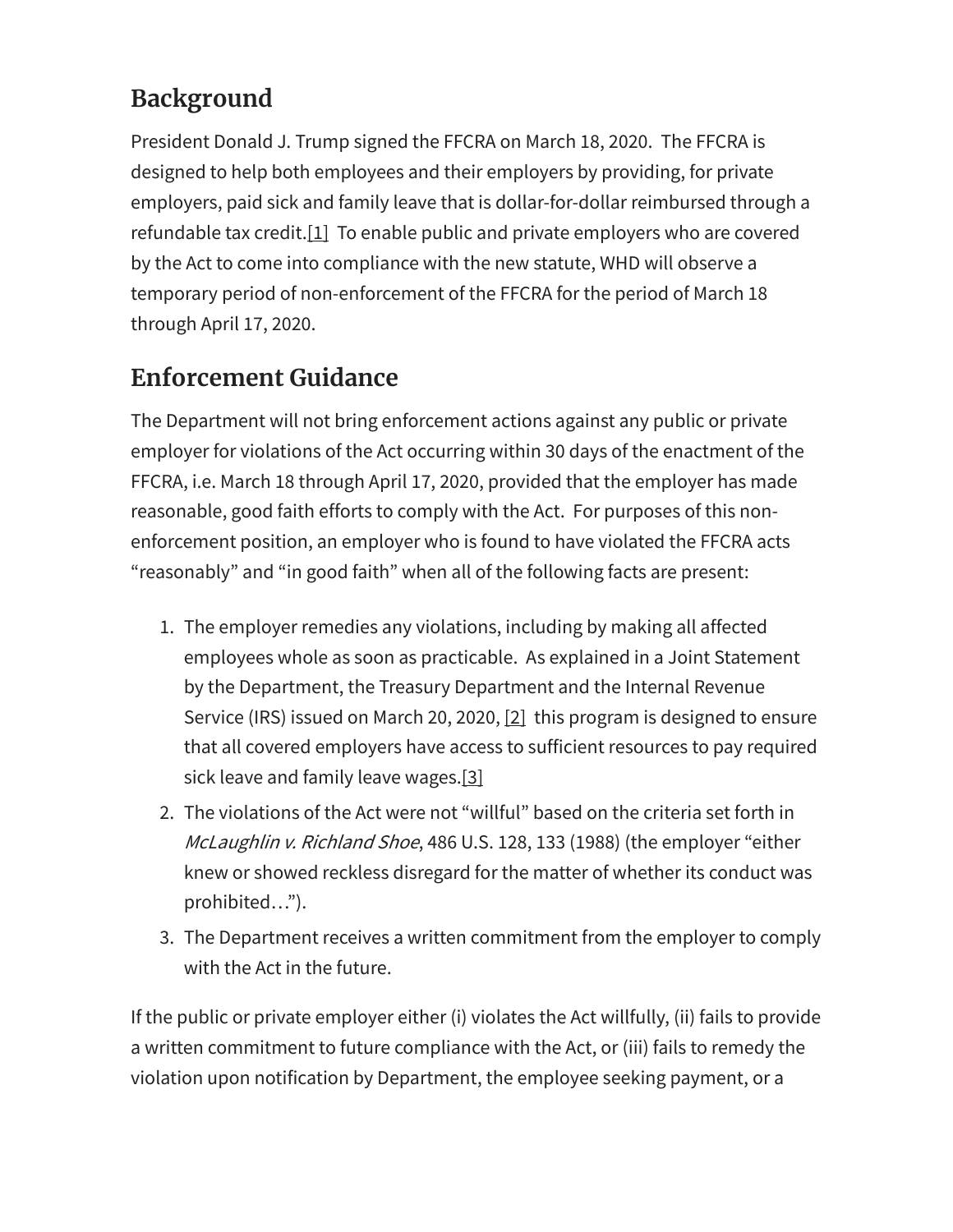representative of that employee, including by making all affected employees whole as soon as practicable, the Department reserves its right to exercise its enforcement authority.

After April 17, 2020, this limited stay of enforcement will be lifted, and the Department will fully enforce violations of the Act, as appropriate and consistent with the law.

[1] This tax credit, provided for in Division G of the FFCRA, does not apply to the Government of the United States, the government of any state or political subdivision thereof, or any agency or instrumentality of any of the foregoing.

#### [2] https://www.dol.gov/newsroom/releases/osec/osec20200320

[3] For purposes of this non-enforcement policy, employers who are eligible for tax credits but who have insufficient cash flow should make payment of sick leave or family leave wages as soon as possible, but not later than seven 7 calendar days after the employer has withdrawn an amount equal to the required paid sick leave and expanded family and medical leave wages from the employer's Federal payroll tax deposits or, to the extent such deposits are not sufficient, has received a refund of the credit amount from the IRS to cover the required wages.